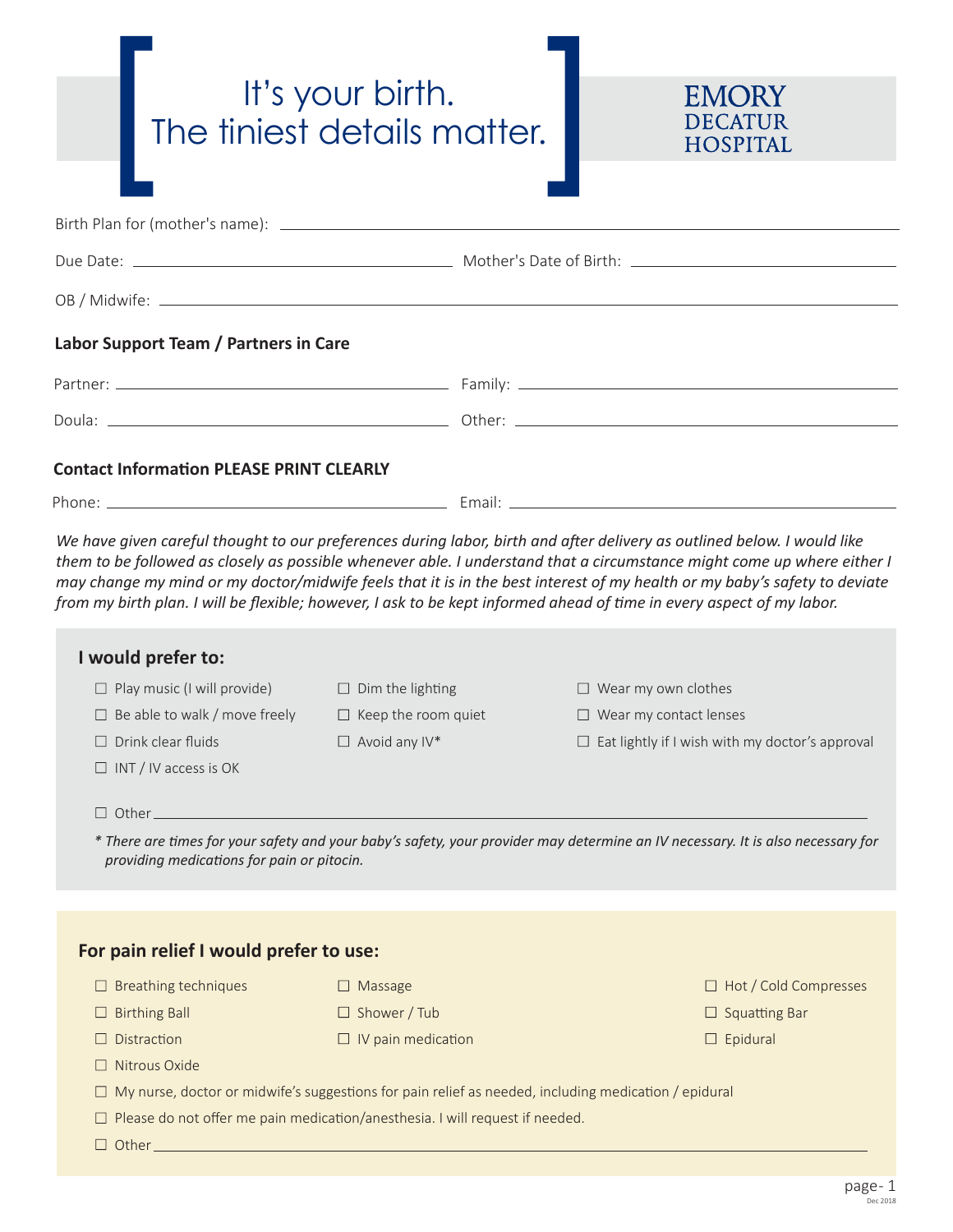# It's your birth. The tiniest details matter.

### **EMORY DECATUR** HOSPITAL

#### For Fetal Monitoring I would prefer: **To start my labor, I would prefer:**

- $\Box$  Monitoring as my healthcare provider recommends
- $\Box$  Intermittent
- $\Box$  Continuous
- $\Box$  Wireless monitoring, if available
- Other

 $\Box$  To allow it to progress free of time limits and have labor augmented only if necessary.

If my healthcare provider determines labor needs to be induced or augmented, I would prefer:

- $\Box$  Natural methods first (walking, nipple stimulation or \_\_\_\_\_\_\_\_\_\_\_\_ )
- $\Box$  Foley bulb induction
- $\Box$  Membrane stripping and/or Membrane Rupture
- $\Box$  Pitocin (Requires IV and fetal monitoring)

#### **During Pushing & Delivery, I would prefer:**

- $\Box$  Push in whatever position feels comfortable
- $\Box$  Push instinctively as my body tells me / feels right at the time
- Be allowed to progress free of time limits as long as my baby and I are doing fine  $\Box$  Be coached on when to push
- $\Box$  My provider discuss assisted delivery with me prior to using any method.
- Other \_\_\_\_\_\_\_\_\_\_\_\_\_\_\_\_\_\_\_\_\_\_\_\_\_\_\_\_\_\_\_\_\_\_\_\_\_\_\_\_\_\_\_\_\_\_\_\_\_\_\_\_\_\_\_\_\_\_\_\_\_\_\_\_\_\_\_\_\_\_\_\_\_\_\_\_\_\_\_\_\_\_\_\_\_\_\_\_\_\_\_

### **As the baby arrives, I would prefer to:**

- $\Box$  Avoid episiotomy\* by using perineal massage, warm compresses and positioning
- \* Surgical cut at the opening of the vagina during childbirth to expand the opening
- $\Box$  Tear naturally rather than have an episiotomy
- $\Box$  Use a mirror to see my baby being born
- $\Box$  Wait until the umbilical cord stops pulsating (about 3-5 minutes post birth) before the cord is clamped and cut
- $\Box$  Keep the cord and placenta attached to the baby (Lotus birth)
- $\Box$  Have my partner cut the umbilical cord
- Other \_\_\_\_\_\_\_\_\_\_\_\_\_\_\_\_\_\_\_\_\_\_\_\_\_\_\_\_\_\_\_\_\_\_\_\_\_\_\_\_\_\_\_\_\_\_\_\_\_\_\_\_\_\_\_\_\_\_\_\_\_\_\_\_\_\_\_\_\_\_\_\_\_\_\_\_\_\_\_\_\_\_\_\_\_\_\_\_\_\_\_

#### **After the baby is born:**

As long as baby and mother are doing well, your baby will be patted dry and placed in skin-to-skin contact with mother right after birth and remain in skin-to-skin contact for a least one hour. Breastfeeding babies remain skin-to-skin until after the baby has breastfed. Routine newborn procedures are done after skin-to-skin is completed.

- $\Box$  To allow any epidural to wear off, in order to feel pressure of the baby while pushing
-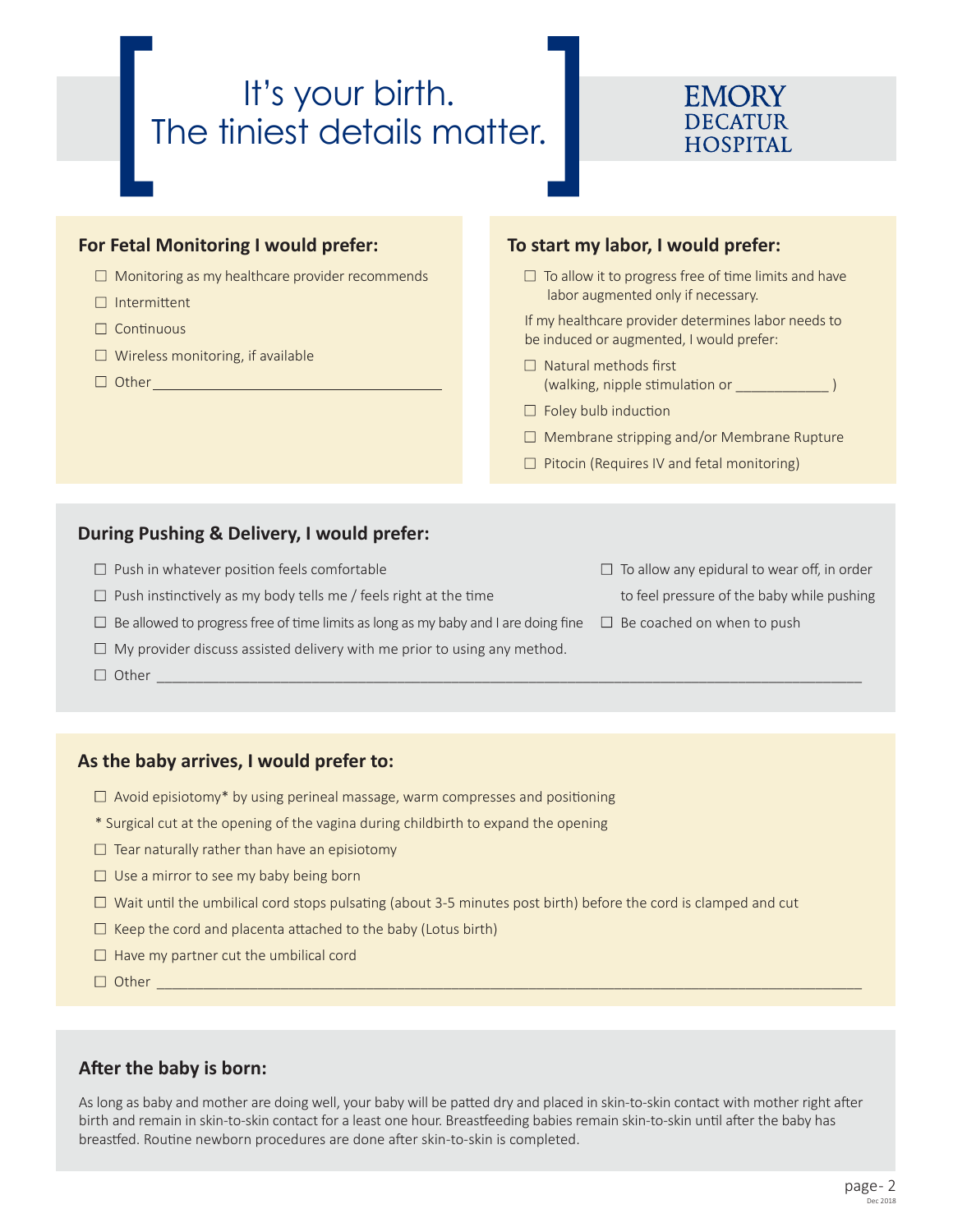# It's your birth. The tiniest details matter.

### **EMORY DECATUR HOSPITAL**

#### **Baby's first bath will be given after six hours.**

#### **I would prefer:**

- $\Box$  My partner or myself to rub the vernix onto the baby's skin.
- $\Box$  It be given by me or my partner
- $\Box$  It be a water-only, sponge bath to remove blood and amniotic fluid
- \*The vernix is the creamy, white biofilm that surrounds a newborn's body during birth.

*Delayed bathing allows the vernix\* to aid with baby's temperature regulation, provides antioxidants to the skin, and has antibacterial properties.*

### **In the event a cesarean birth is needed, I would prefer:**

- $\Box$  My partner to be present
- $\square$  Screen lowered to see baby being delivered
- $\Box$  My hands to be free so I can touch the baby
- $\Box$  Baby to go skin-to-skin in operating room (if possible) or no later than the recovery room
- $\Box$  My partner be allowed to hold the baby, if skin-to-skin is not possible in the operating room

### **My wish for my placenta is that:**

- $\Box$  The hospital dispose of the placenta
- $\Box$  I am planning to take my placenta home (I will bring a plastic, sealable container and I understand someone needs to be available to take it home when I leave labor and delivery)
- $\Box$  It remain attached to my baby until the umbilical cord dries and falls off (Lotus birth)
- $\Box$  I understand there are rare occasions where my placenta may need to go to pathology for testing. I ask that my provider discuss with me if that should be necessary.

### **Blood Transfusion:**

In the event of a potentially *life threatening emergency:*

- □ Yes, I accept blood transfusion
- $\Box$  No I refuse blood transfusion for religious / non-religious reasons (circle one)

Note: In a non life-threatening emergency, your provider will discuss transfusion with you in advance.